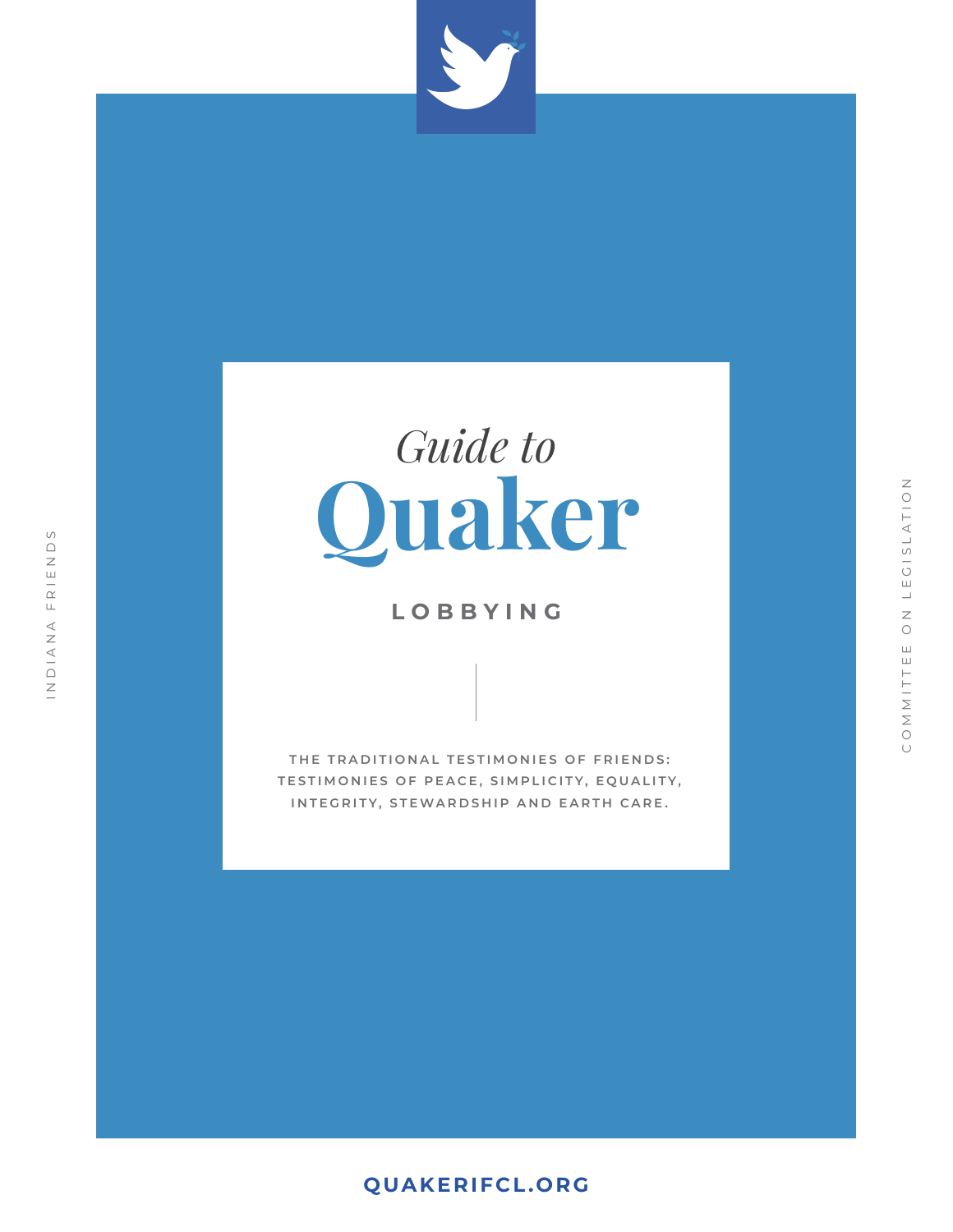#### BACKGROUND

# Advocate for Positive Change

The Indiana General Assembly (IGA) is a part-time legislature and most members have limited staff. Some members of the IGA share the services of their legislative assistants (LA), so do not have the resources to fully research topics that are brought before them.

> Many legislators get information from lobbyists representing certain industries or interests from around the state or outside of our state boundaries. In recent years, organizations like American Legislative Exchange Council (ALEC) and Council of State Governments (CSG) have had an outsized influence on the legislature. The link below has a newspaper investigation of this trend.

*https://www.usatoday.com/story/news/investigations/2019/04/03/alec-american-legislative-exchange-council-model-bills-republican-conservative-devos-gingrich/3162357002/*

By contrast, advocacy organizations like Indiana Friends Committee on Legislation (IFCL) seek to relate our Christian faith and Quaker testimonies to help shape responsible decisions by IGA members. We attempt to translate the concerns of Friends into legislative action by advocating Quaker beliefs in a politically non-partisan way to IGA members, and to encourage dialogue that strives for integrity, consistency, and truth. Through personal visits with members, as well as through testimony before legislative committees, we strive to express our social concerns. Creating a continuing relationship with legislators is one of the most effective ways to advocate for the positive change we desire for all Hoosiers.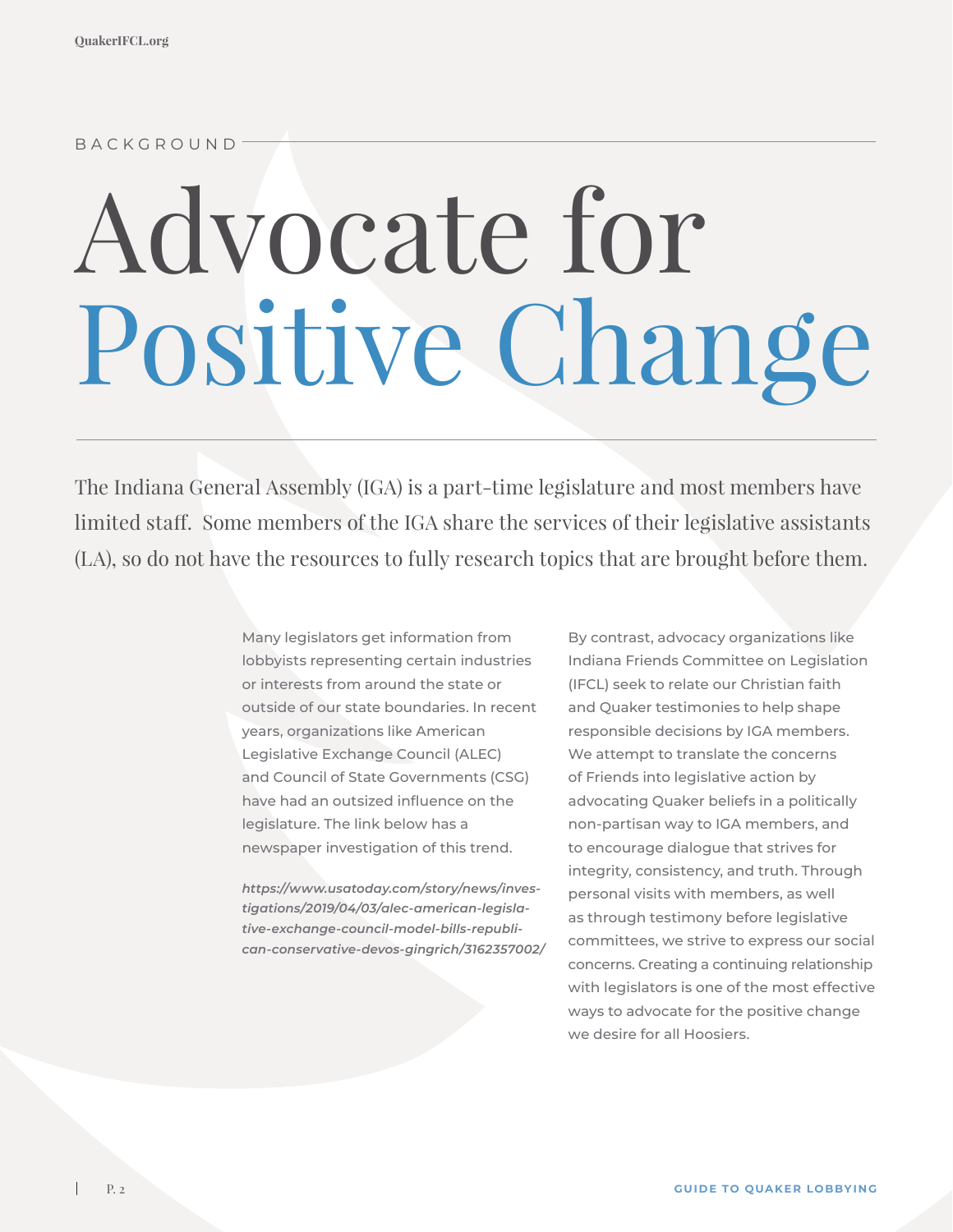CHECKLISTS

# 01 Before taking action

## Become still. Ask God, "Is this where you are leading me?

- Are my facts accurate?
- Can I speak the truth with love?
- Research the IGA member you are visiting: What is their position on the issue you are lobbying for/ against? What is their background (faith, work experience, education, home town, political party, time in office)? What committees do they serve on?
- Identify a prior vote or position you can thank the member for, whether or not it's related to the issue you are lobbying for/against.
- Are there alternatives or options to suggest? A positive suggestion, reasonably stated, is always preferable to unbridled opposition.
- When possible, schedule a meeting when the IGA is out of session, when you can have time to talk and build a positive relationship. Meetings during session are also possible, but legislators' time is more limited. You can contact the LA (identified on line) or the legislator's staff to schedule a meeting. Try to find out how much time you will have for the visit.
- Prepare a paper called a "Leave Behind" with your "ask," key points in support, and contact information for how to reach you for questions.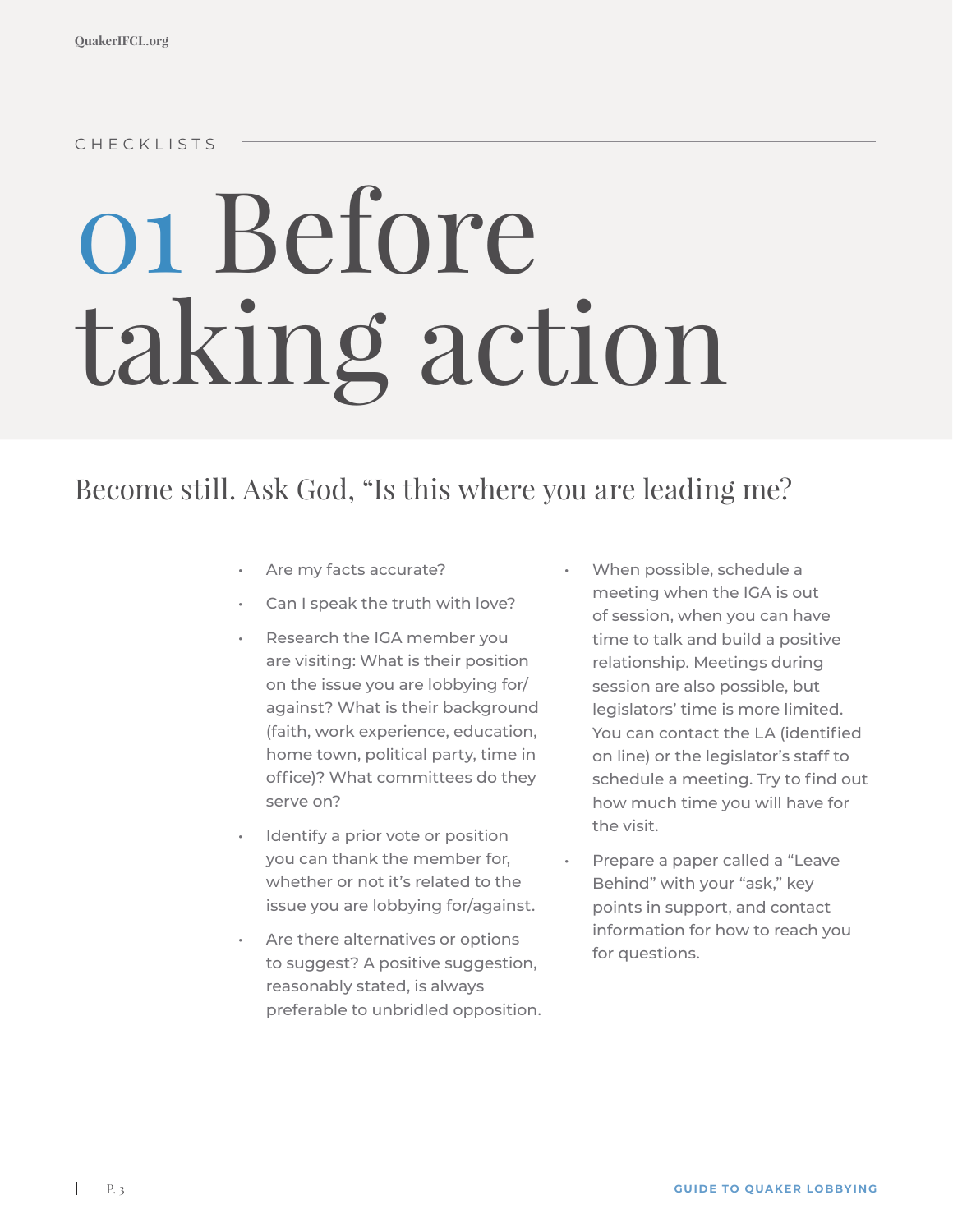CHECKLISTS

# 02 Meeting with a legislator

## Remember that being a citizen lobbyist is a necessary and honorable role in a democracy.

- Remember the Light of God is within the legislator; be positive and calm as you speak.
- Begin with a round of introductions. Explain who you are and your relevant affiliations. Get direct contact information for the legislator and/or their LA or staffer.
- Say "thank you," both for the opportunity to meet and for a position the member has taken which you support.
- Introduce the "ask." Tell the legislator what you know about the topic and why it is important to you.
- Share a personal story to illustrate your concern and what it means to your community.
- Take care and speak respectfully. No one likes being antagonized, lectured to, or condescended to, and damaging the relationship will make your efforts ineffective. Find common ground where you can.
- Ask for questions. Ask for and listen to the legislator's responses to your request.
- Repeat the "ask" and thank the legislator. Give them your "Leave Behind."
- End with, "What can I do as a citizen to help you?" or "What can I do as a citizen to help you gather information on this issue?"
- Be certain to thank the legislator for their time.
- Convey an intention to follow up. Leave cards or contact information along with the "Leave Behind."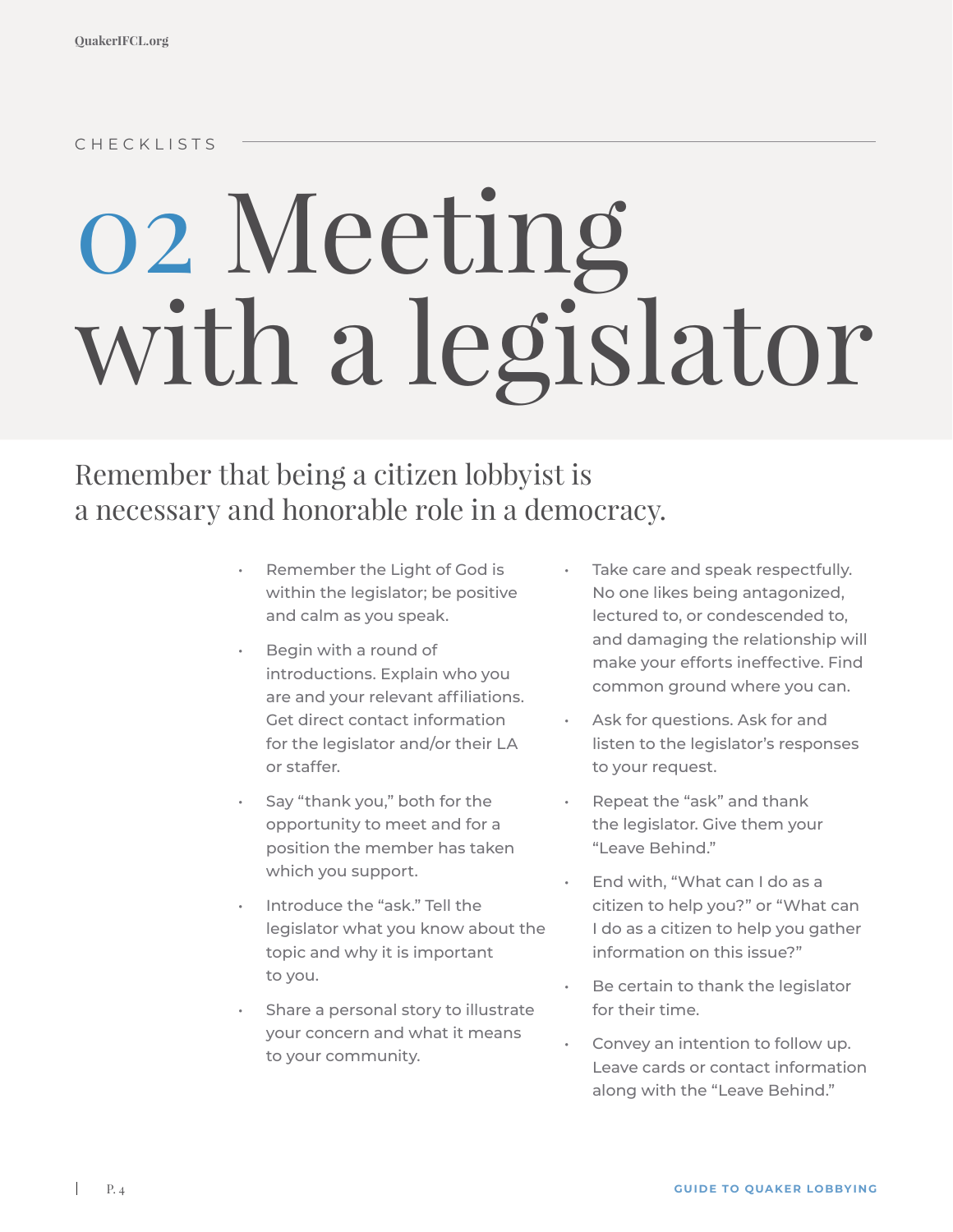CHECKLISTS

# 03 After the meeting

Make sure to follow up with the legislator or their office by email. If you do this the same day or within one business day, you are more likely to be remembered. And this is a second opportunity to make a favorable impression. In your email:

- Thank the legislator for taking the time to meet with you.
- Repeat the "ask" and a few key points in support.
- Provide (such as with a link), or offer to provide, more resources and information.
- Include the names and contact information for everyone in your group with whom the legislator met.